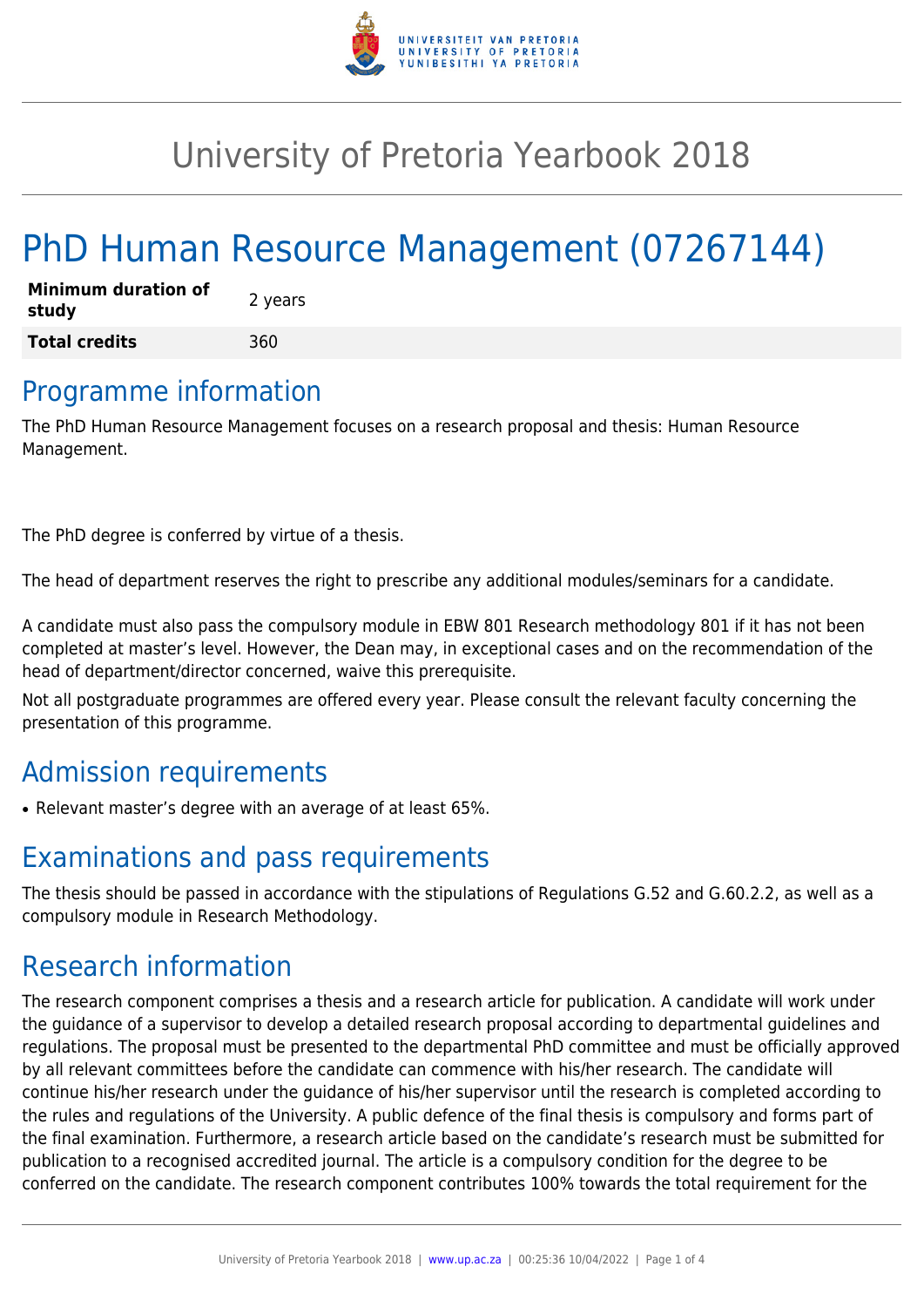

degree.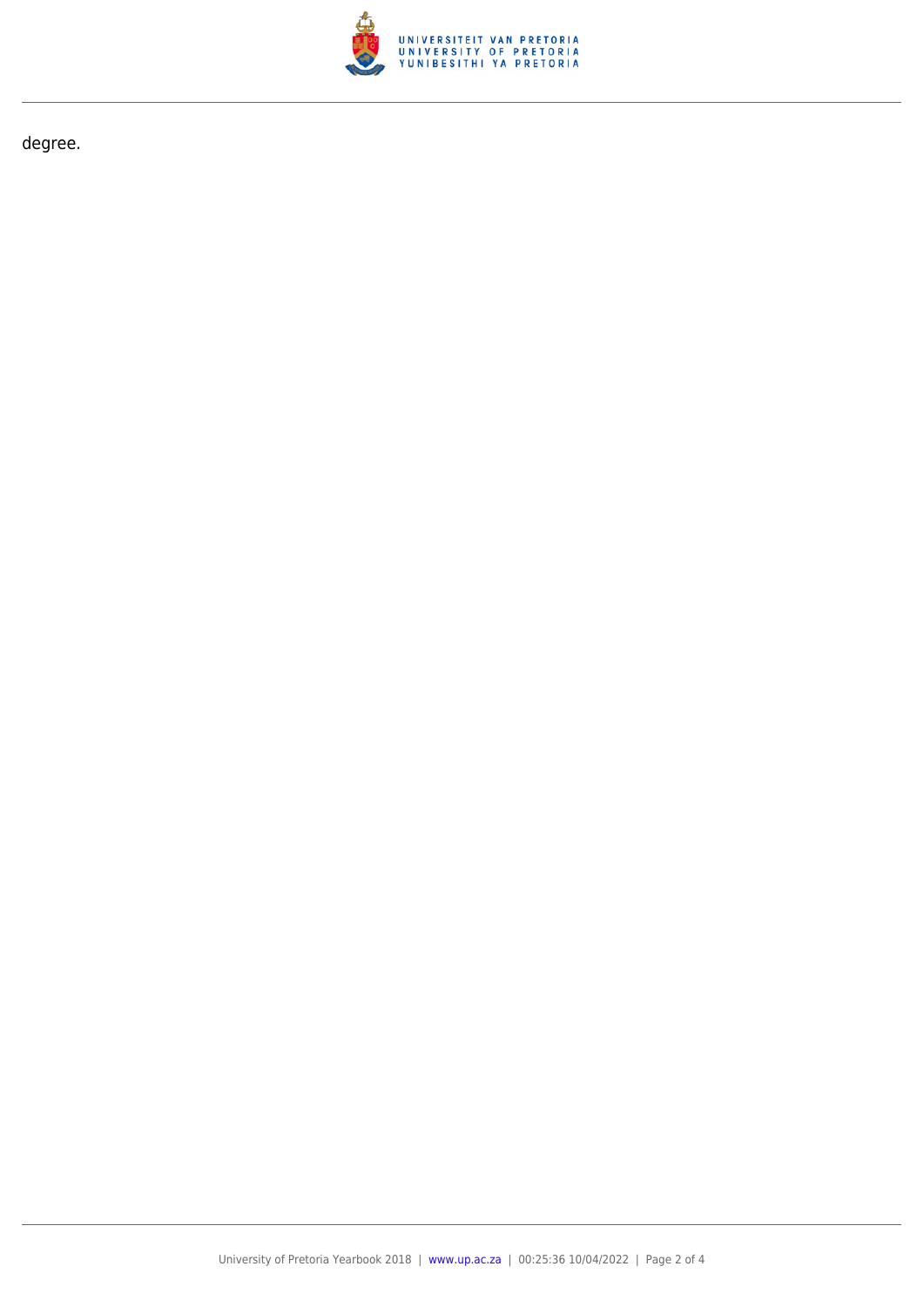

## Curriculum: Year 1

**Minimum credits: 360**

#### **Core modules**

[Research proposal 901](https://www.up.ac.za/faculty-of-education/yearbooks/2018/modules/view/EBW 901) (EBW 901) - Credits: 1.00 [Thesis 995](https://www.up.ac.za/faculty-of-education/yearbooks/2018/modules/view/MHB 995) (MHB 995) - Credits: 360.00